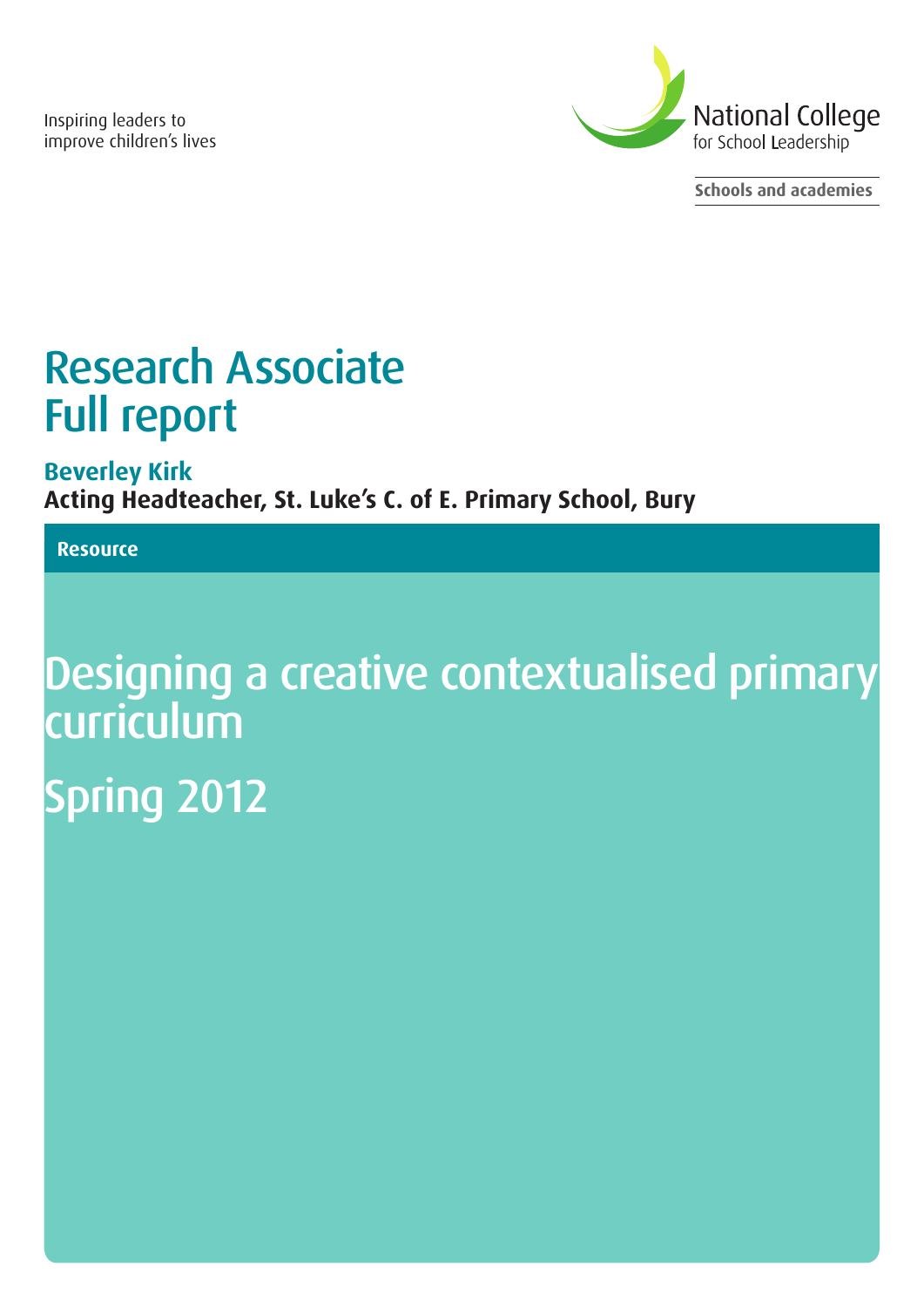## **Contents**

## **Disclaimer**

In publishing Research Associate reports, the National College is offering a voice to practitioner leaders to communicate with their colleagues. Individual reports reflect personal views based on evidence-based research and as such are not statements of the National College's policy.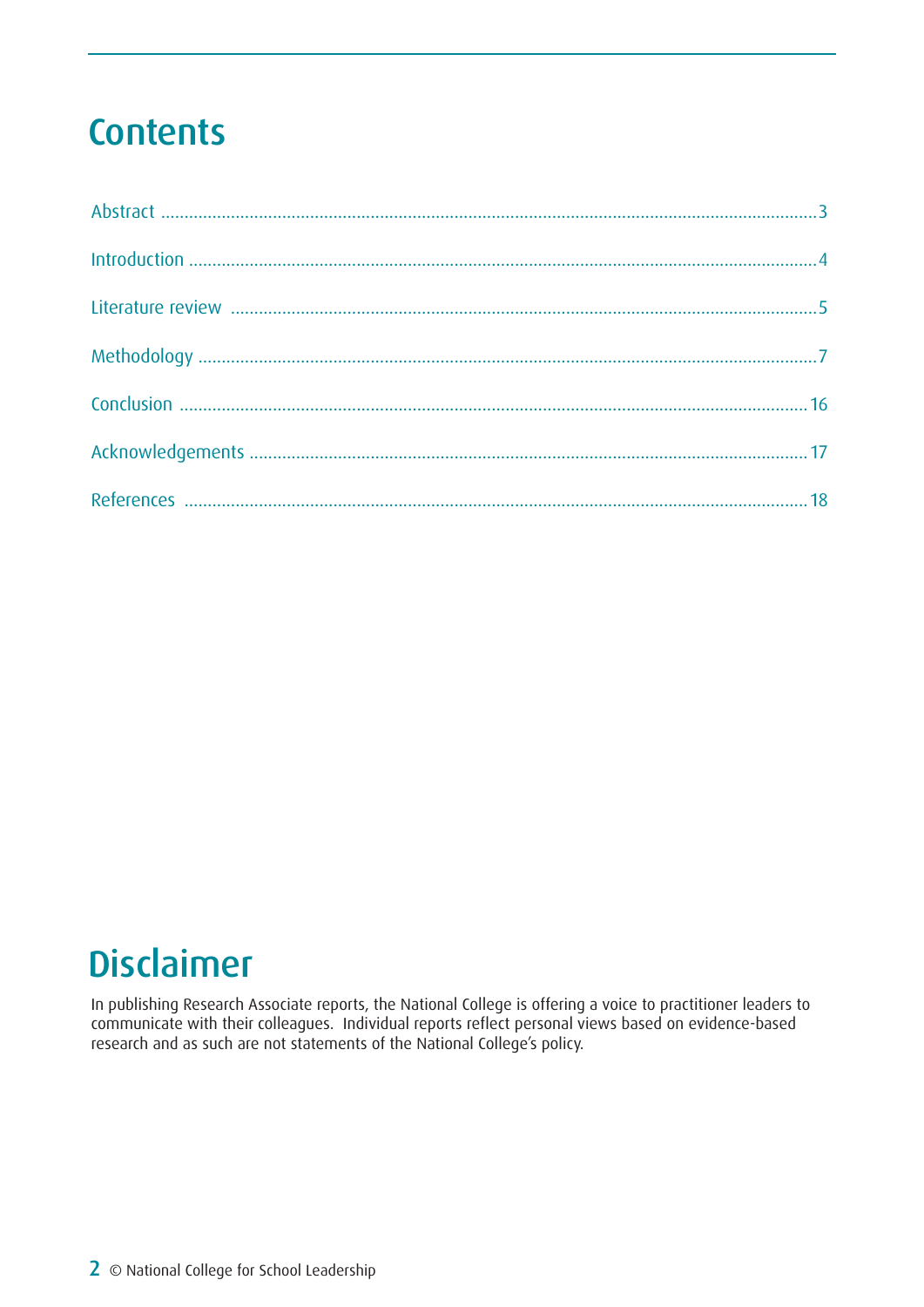## <span id="page-2-0"></span>Abstract

This research study examines the development of innovative creative curriculum practice within a sample of primary schools during a period of flux in statutory guidance provided by the government. It draws on observations of classroom practice and interviews with a sample of 32 senior leaders in 21 primary schools, the majority of which were in challenging contexts. It not only identifies a number of examples of creative curriculum practice specific to these contexts but also codifies the generic leadership approaches involved.

The study found that in designing curricula appropriate to their contexts, schools had specific foci on language, mathematics, alternative curriculum experiences, themes and approaches, and offered creative curriculum cameos to illustrate these foci. It also identified generic leadership attributes of school leaders engaged with the curriculum development task as being a focus on basic approaches but also wider learning experiences, a concern for the development of staff and pupil voice, and a desire not only to contribute to national debate and initiatives but also to draw on, amend and personalise their outcomes to fit their specific contexts.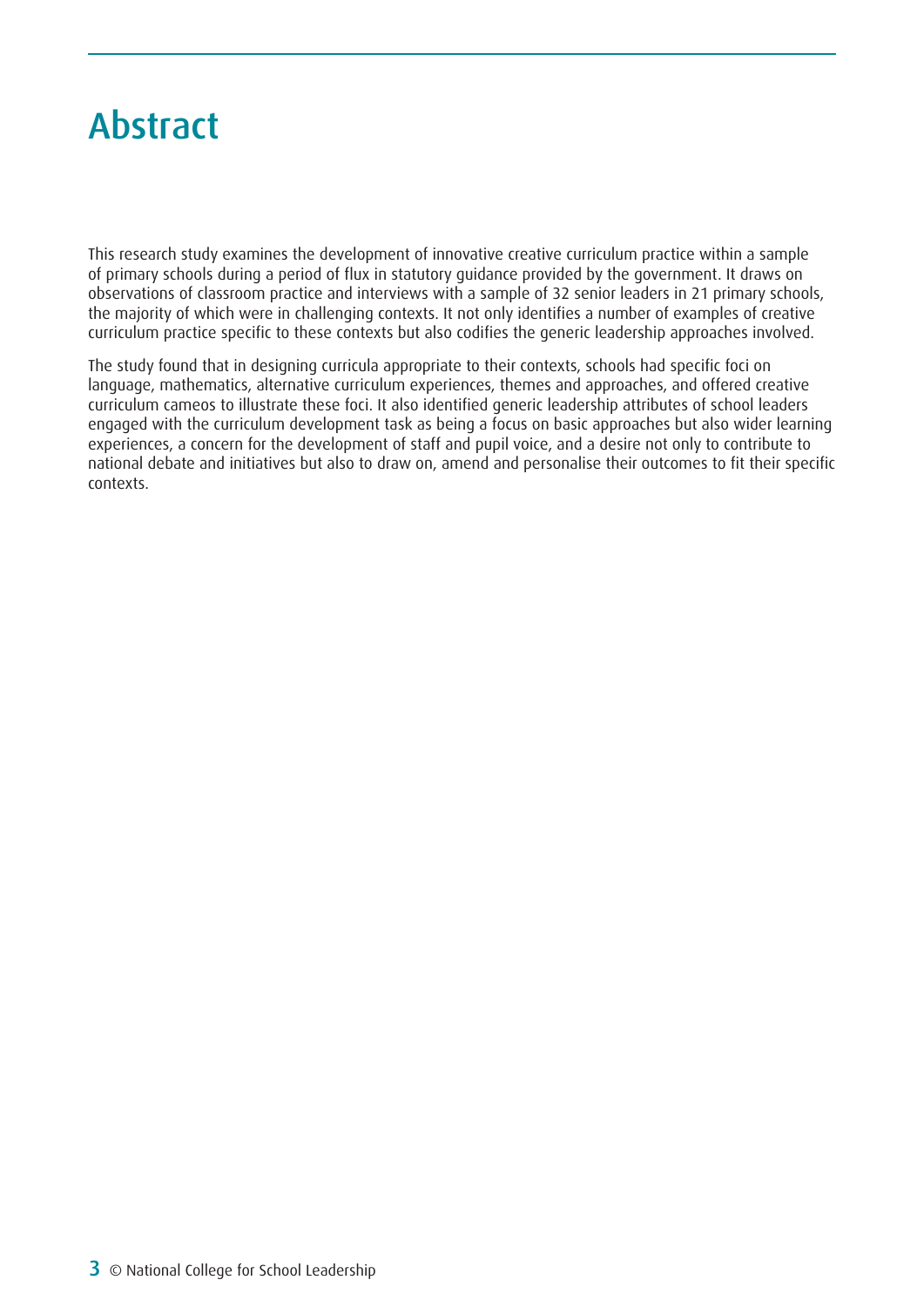## <span id="page-3-0"></span>Introduction

This research has sought to capture how individual primary school leaders have drawn on their professional expertise and collaborated with like-minded colleagues to develop an effective, creative, contextualised curriculum relevant to their school situation during a period of flux in statutory national parameters.

The research was carried out between 2009 and 2011 during a period of significant change in the political landscape and a national context informed by primary curriculum studies such as the reviews by Rose (2009), Williams (2008) and Cambridge (Alexander 2008). Through semi-structured interviews with a sample of leaders of primary schools deemed to have designed and implemented outstanding curriculum change it explored the generic leadership implications of bringing about such change. Interviews were further supplemented by classroom observation of creative curriculum activities in action and the views of a networking working group of middle leaders engaged in project development.

It was recognised that curriculum design, organisation and delivery is formed by both national influences of government policy and imposed statutory parameters within a national accountability framework informed by inspection, but also locally through autonomous school leaders and teachers planning innovatively and creatively, yet accountable to the expectations of parents and levels of motivation and performance of pupils. Consequently the research sought to capture the consensus of generic leadership approaches and values required to drive forward successful curriculum change that meets the essential needs of learners in specific school contexts but is also robust and flexible enough to ensure curriculum sustainability and responsiveness to changing national needs.

The research interviews explored:

- levels of awareness of formative influences on the primary school curriculum such as the Rose, Cambridge and Williams reviews and the primary consultations by coalition ministers (DfE 2011)
- degrees of response to changes in statutory requirements and government initiatives
- structures of leadership adopted for successful curriculum innovation
- the impact of curriculum innovation on teacher and headteacher workload
- individual school plans for future curriculum improvements
- accountability to and views of stakeholders such as parents, pupils and the local community to such plans
- benefits perceived, especially for children from more deprived and challenging circumstances

From observation of classroom activities and discussion with individual school leaders the research sought to capture innovative examples of creative curriculum practice and to identify the generic leadership approaches, values and attitudes required for successful curriculum development in order to inform the wider base of leadership knowledge.

The primary research questions had a particular focus on schools in challenging contexts and explored:

- what examples of innovative creative curriculum practice can be found within specific contexts and what is their impact on pupil motivation and attainment?
- what generic leadership approaches are used by school leaders engaged in creative curriculum development?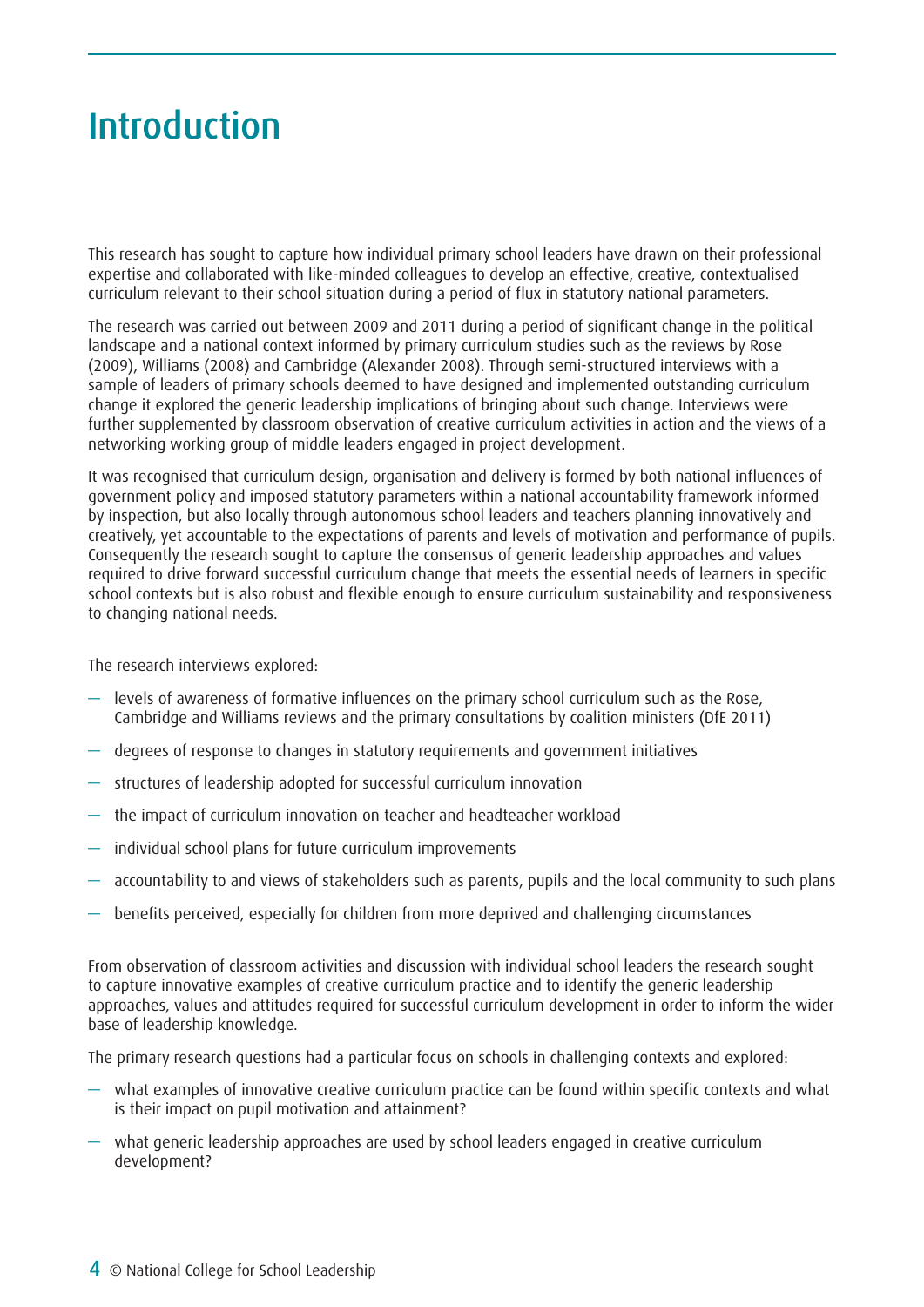## <span id="page-4-0"></span>Literature review

## The impact of the Rose, Cambridge and Williams reviews on curriculum creativity

In 2006, a review commissioned by the then Department for Children, Schools and Families (DCSF) examined best practice in the teaching of early reading and the leadership and management implications of the co-ordination of this (Rose 2006). It was subsequently further developed into an independent review of the whole primary curriculum (Rose 2009), which examined the central question of what the primary curriculum should contain and how its content and the teaching of it should change to further foster children's differing and developing attributes. The wider Rose Review (2009) recognised the distinctiveness of the primary curriculum, focused on the need not only to develop essential knowledge, skills and understanding, but also to inspire and instil habits of learning that would act as the building blocks for secondary education and later life. It stressed the need for a clear understanding of the distinct but interlocking ways in which children learn and develop, and the consequent requirement for a well-planned and vibrant curriculum that enhances independent learning, engagement with practical activities and the development of empathy through the opportunity of working with others. In short:

### "This means that primary children must not only learn what to study, they must also learn how to study…"

(Rose 2009, 9).

To achieve this, high-quality teaching is required, a point also highlighted by the Cambridge Primary Review (Alexander 2008), which sought to identify the purposes, values and learning entitlements of primary education. It concluded that a curriculum is only as good as those who teach it, and that curriculum content must intersect with and be informed by pedagogy, and curriculum overload be replaced by curriculum creativity.

Although the current government has not pursued the findings of these reviews, the discussion of the findings of the Rose and Cambridge reviews created an atmosphere in which the need for creative curriculum change was at the forefront. In particular it was recognised that discrete subject provision offers only one way and not the sole way to enhance learning development, but that equally cross-curricular studies can provide effective alternative learning routes on occasion.

Such cross-curricular opportunities for literacy are well developed in the literature (Blatchford and Plewis 1990, Mortimore et al 1988) but rather less so for numeracy. The Williams Review (2008) into the primary mathematics curriculum analysed the most effective pedagogy, design and sequencing that could enhance pupil numeracy and considered the staffing responsibility structures that could best champion this. In responding to this development, a network of middle leadership teachers of some of the schools involved in this research study had felt stimulated to take various ideas from Rose, Williams and Alexander and from untested methods of their own design to come up with lessons for their own classes. Such exemplar creative work supports Brown et al (2000) and views expressed by the Advisory Committee for Mathematics (ACME), the National Centre for Excellence in the Teaching of Mathematics (NCETM) and the Primary Strategy website: problem solving is the area that can be most influenced by creativity and in particular through the application of a range of mathematical skills in combination. However, Brown et al and the Williams Report suggest that mathematics lessons in themselves do not often do this, especially where teachers are not qualified at an advanced level, as is often the case in primary schools, where non-specialists usually deliver the mathematics curriculum. Consequently, such self-help collaborative methods can draw on collective experience and support to ameliorate this.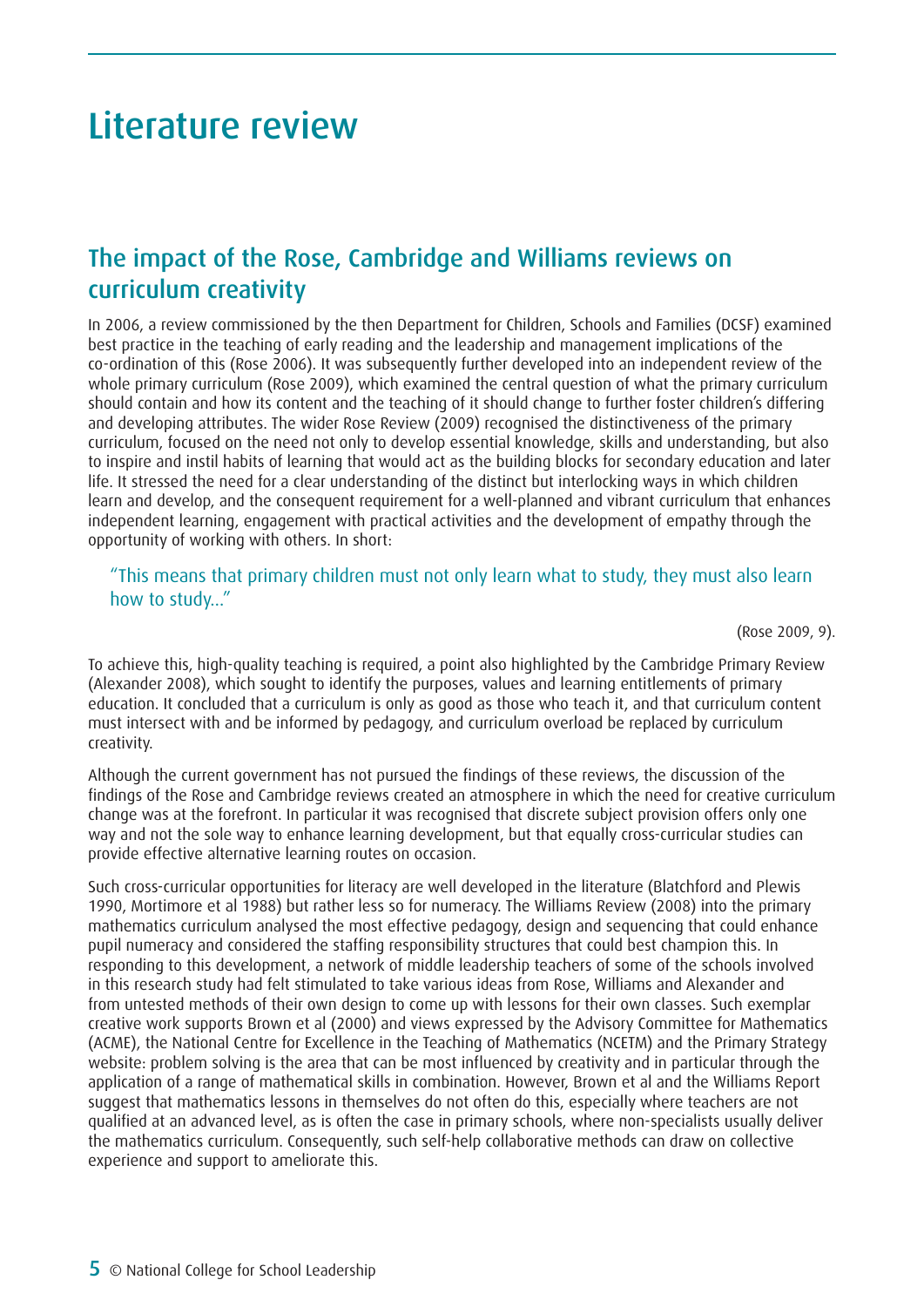## Curriculum creativity to support pupil motivation

Motivation of pupils, particularly those facing challenging personal circumstances, in order to maximise their attainment can be achieved by providing a creative curriculum offering delivered in an appropriately meaningful way (Harris and Chrispeels 2008). Although those circumstances will inevitably create marked differences in the specific curriculum design adopted, the consistent thinking behind the design is that in order to impact on learning, pupils must be engaged and enthused by content and teaching method.

This is particularly the case for children with special educational needs (SEN) who may require a 'moment by moment' differentiation of provision to meet those individual needs. Such groupings of children may require more specifically designed personalised and appropriately responsive learning opportunities, wherein the task of curriculum design falls heavily on the individual teacher. In her National College research associate study capturing the views of SEN pupils, Bishton (2007) identifies how the organisation of the classroom environment and the availability of national resources for SEN learners can be tailored to meet individual needs and so promote the inclusive classroom.

Similar bespoke provision may also be required to meet the needs of pupils from an ethnic minority background who have specific language difficulties. Strand (1999) outlines how specific teacher responses to curriculum provision may be pre-designed from a bank of available material or spontaneously generated to enrich the curriculum creatively, offering to meet specific learner need.

## Leadership to promote curriculum creativity

The leadership requirements of such an approach demand a focus on distributed leadership (Bennett et al 2003; Spillane and Harris 2008) and an awareness of both role-specific (Farnworth 1994) and contextspecific leadership (Levin et al 2006). It further demands a high level of emotional intelligence displayed in professional relationships (Goleman 1995 2006) to ensure that all feel able to contribute to the process of curriculum design and are able to draw on the benefits of it. Recent research for the National College on Leading Curriculum Innovation in Primary Schools (Brundrett and Duncan, 2010) has indicated that while leading curriculum innovation is challenging and complex, school leaders are confident in taking ownership of the process of curriculum change and would welcome the freedom to innovate creatively provided by looser central control and direction. They see the process as a whole-school activity, which needs to be related to the context of the school, have clear moral and social imperatives, and involve all staff in a joint enterprise of reflection, contextual evaluation and target-setting to deliver a staged process of change, which will ensure enhanced school effectiveness and improvement. If this is to be achieved, the leader must have a specific set of personal and professional attributes, attitudes and values. This research study seeks to codify those attributes and attitudes from the reflections of school leaders as they meet the demands of a range of differing contexts and circumstances and seek to promote creative curriculum responses to them.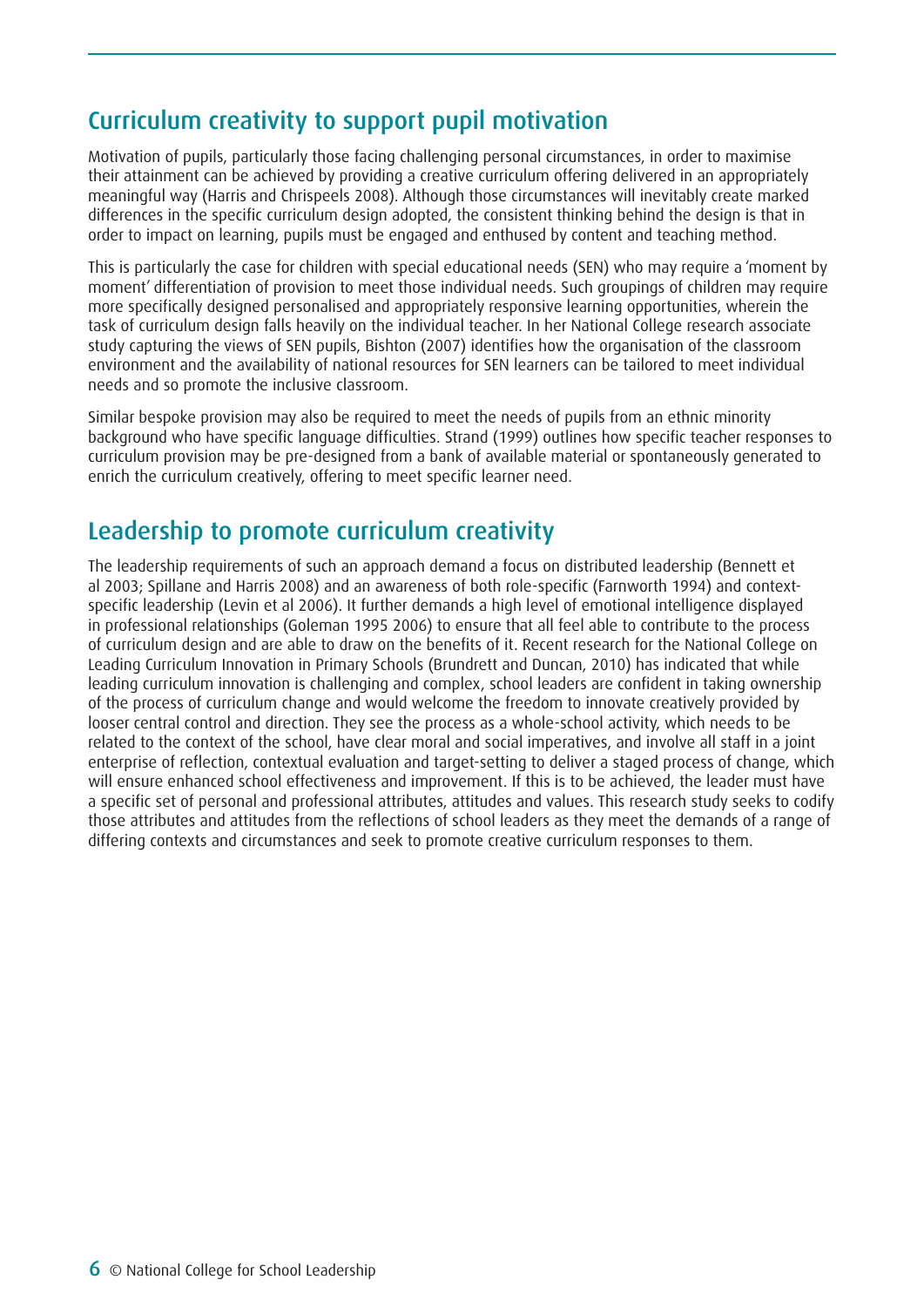## <span id="page-6-0"></span>Methodology

This research was carried out between 2009 and 2011 during a period of significant changes in education due to a change in national government. During the data collection phase of the research, a total of 21 primary schools (including one independent boys' school and one special school) were involved, with numbers on roll ranging from 34 to 480. Many faced challenging circumstances and 13 of the schools were drawn from six of the Greater Manchester local authorities involved in the Manchester Challenge initiative. Other geographical areas were also represented, including Surrey and Lancashire, together with schools in Cumbria and Scotland to give a rural dimension to the research.

Data was collected in 32 interviews conducted with headteachers, deputy heads and senior leaders using a semi-structured interview schedule (reproduced in the appendix). This was refined and developed as the sequence of interviews progressed in order not only to identify knowledge and awareness of the Rose, Williams and Cambridge reviews and their impact on the development of a creative curriculum, but also to focus on schools' responses to changes in national education priorities and statutory parameters, in particular tailoring them to specific contextual circumstances, and the leadership and workload implications of this. To supplement the data in 13 of the schools, children were interviewed and observed in creative curriculum activities and the work of a networking group of 12 middle leaders involved in the development of three mathematics curriculum projects was also drawn on. On occasions, the views of other members of staff and some parents were also sought.

Participating schools were initially selected on the basis of their good or outstanding curriculum practice as identified by Ofsted reports, or Artsmark, International Schools and Basic Skills Awards, together with peer approbation. It is recognised that this has created an opportunity sample and that there remains untapped further outstanding practice and inspirational curriculum leadership, which further research could identify.

The findings of this research study as set out below fall naturally into two categories: details of how schools, being informed by the outputs of curriculum reviews such as Rose, Williams and Cambridge, have designed contextualised curricula with specific foci to respond to their local needs, and then the leadership implications of initiating such developments within a context governed by changing national parameters. Although the initial research focus was envisaged to be primarily the first of these categories, it became clear within the data collection phase that significant generic leadership approaches had been adopted by the school leaders involved, irrespective of their local contexts, which could be codified to inform those involved in future curriculum development.

The findings that follow first outline briefly a number of cameos of successful curriculum design developed by a number of schools in the study. There then follows a more detailed analysis of what the school leaders interviewed considered to be the generic leadership requirements of their role in leading such successful curriculum development within a time of change. Given the strong consensus on this among the school leaders interviewed, despite their differing contextual circumstances, it is possible to codify these leadership attributes across 10 common themes, which form the second part of this section.

## Cameos of curriculum design

## **Focus on language**

The study looked at curriculum provision in a school in Scotland where there was a focus on the systematic teaching and use of Scots Gaelic, which necessitated a particular approach to curriculum design. Generally, the topic approach has become usual in enabling a deep learning experience for pupils by applying learning in different ways to different circumstances. In this school, however, the approach was used in a way that supported the language as part of the children's identity and encouraged them in this by drawing on it in all lessons.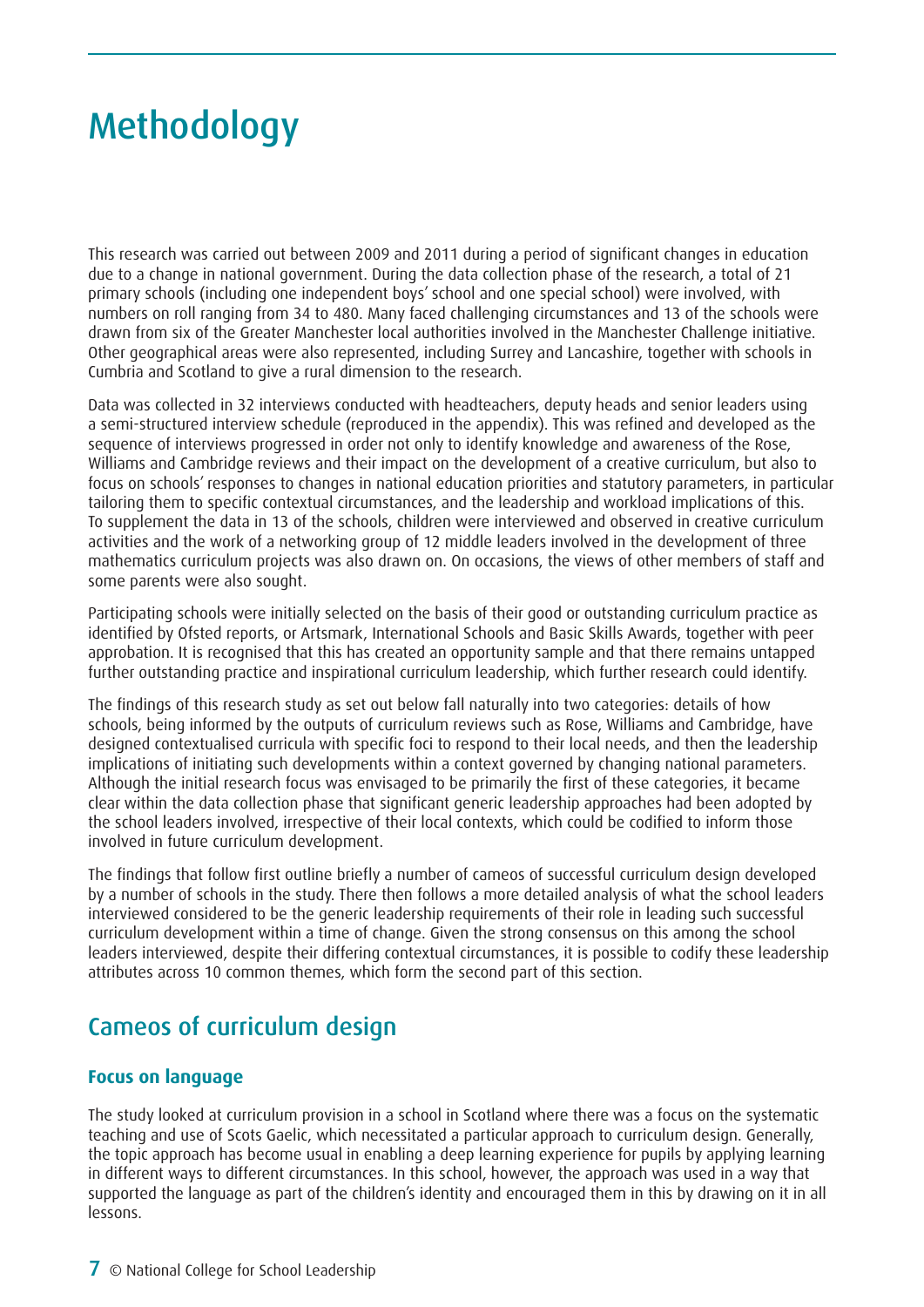A similar situation was seen in a Manchester school, which has a large number of Pakistani children whose first (home) language is Urdu. Specific mathematics groups encouraged the use of the first language and children were expected to progress in both languages equally. Lessons in English for Speakers of Other Languages (ESOL) took place for parents and feedback affirmed that this benefited the whole community as learning was viewed more positively and parents who had previously been somewhat detached from the school were included.

### **Focus on mathematics**

The National Centre for Excellence in the Teaching of Mathematics sponsored a group of mathematics subject leaders in schools in Manchester to work together and devise lessons aimed at delivering mathematics as a cross-curricular experience across other subjects. Work was shared linking mathematics with PE, science, literacy and more eclectic subjects such as economics. The overall consensus of the staff involved was that the experience was valuable and worth repeating, the motivation of pupils was high, with children finding mathematics 'difficult' having no trouble with it when it was 'hidden' in another lesson, and the workload for teachers was felt to be "no more than usual".

### **Focus on alternative curriculum days**

At a three form entry junior school in Surrey, Fridays had been set aside as 'college days'. All other learning was packed into the other four days and on three out of four Fridays the children had alternative learning opportunities. On the fourth Friday they had a range of exciting adventures planned, varying from involvement with a leading London Premiership football club, to offsite visits to local places of interest. The college days were constructed across the four junior years in mixed age classes of no particular size. Parents, grandparents and other community volunteers took groups of children in a three part lesson (each week built on the previous week) and offered classes they could specialise in. For example, a grandad who kept an allotment nearby was able on Fridays to operate the school allotment with a group of willing gardeners. Adjacent to the allotment was a play park where play and decorative furniture structures were hand-carved from wood by children under the careful guidance of a local sculptor.

When the headteacher was asked how the college day approach had impacted on school standards in numeracy and literacy, he was able to show samples of the children's work that showed excellent writing and problem solving approaches. Those involved had found numeracy and literacy were not remote from other learning but used in the college day in relevant ways.

## **Focus on themed weeks and a themed approach**

In a Manchester school with a high percentage of Asian heritage children, curriculum design was determined by a strong commitment to language. Since the children had a strong focus on numeracy and literacy, it was felt that previously other subjects were sometimes lost in the pressure. To overcome this, the leadership team had set aside several specialist weeks in the year when themes or topics were covered in detail. For instance, in Arts Week the children had a variety of activities from plays and drama to engaging with an artist. During Sports Week the local football club, aware of the drive to improve sports provision within the community, set aside a whole week to deliver good professional sports coaching. In Food Fortnight the school made a concerted effort to address healthy eating and all children were encouraged to try something new, whether eating a tomato or baking their own bread.

In this school, learning was often centred around an offsite visit. The headteacher was able to describe how there had been a transition from visits simply being days out used to reward children, to a situation where they had become central to school improvement, and how for example Ofsted inspectors had observed and commented positively on the work of Key Stage 1 pupils who had visited a farm with their cameras and clipboards, and were putting together photographs and captions from their visit to deepen their learning.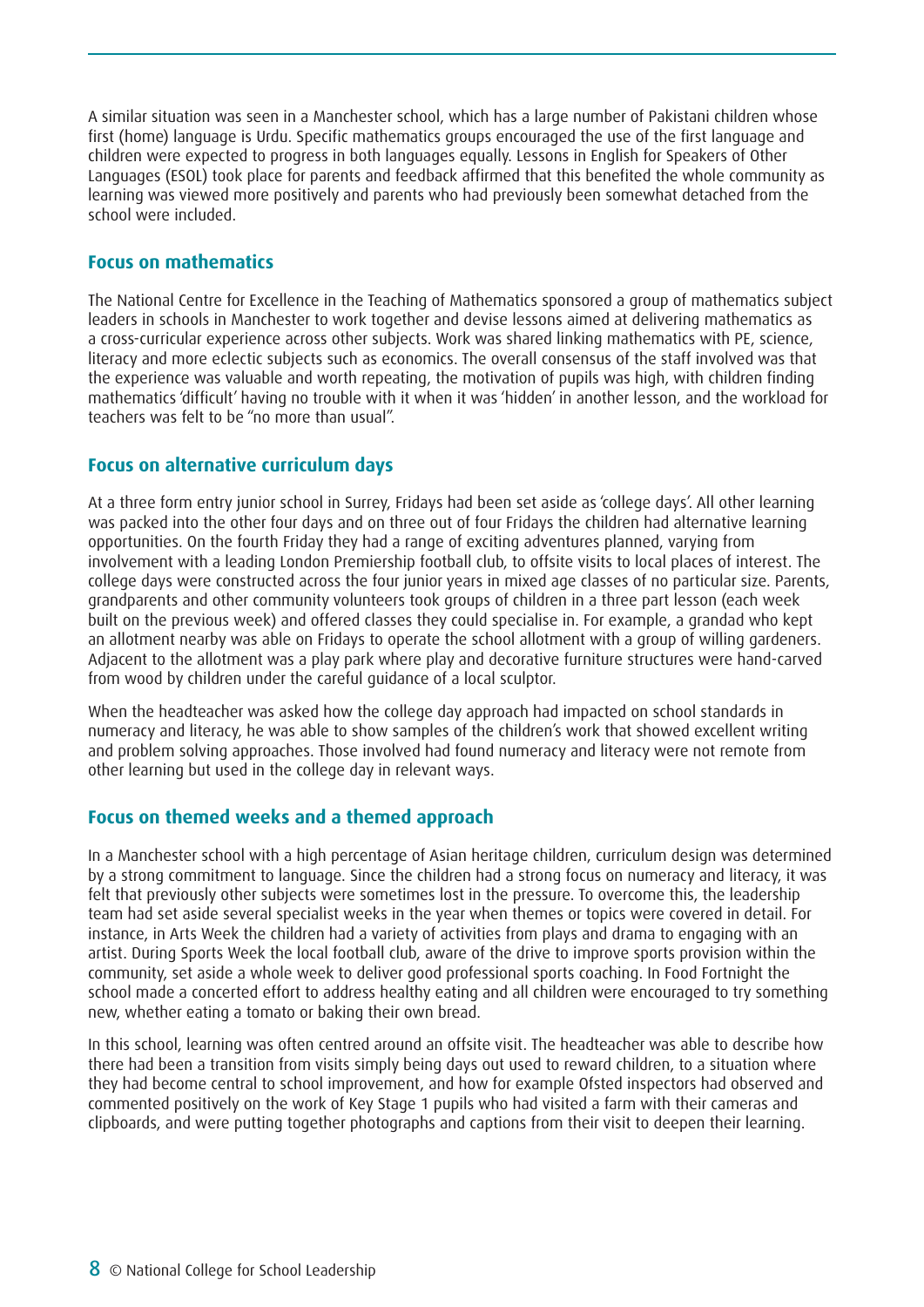#### **Focus on adapting a published topic approach**

Not all curriculum developments were synthesised totally from the school's own resources; some could be adapted from available published materials to suit local needs. In a Lancashire school, for example, the headteacher was developing an approach to making the curriculum more accessible to her deprived children by taking a topic approach. Using a published model she asked all teachers to plan around a termly theme. In this way, teachers could also learn from each other, not only about learning and planning but also about the particular theme, knowing that appropriate resources were available. This approach meant that teachers felt less reliant solely on their own knowledge and could share ideas and resources.

As an example of such a development, the headteacher detailed a lesson based around a Swedish newspaper she had picked up in Stockholm. With a class of children she simply gave them the copies of the different pages of the paper and asked them where she had been on holiday. A full lesson of learning and analytical thinking with some good examples of teamwork followed, in which the pupils were able to deduce the city, the country, the currency and some of the highlights of the teacher's trip. Inspired by this, the pupils went on to research more about Sweden and the Swedish way of life. This approach is similar to that suggested by the Philosophy for Children (P4C) model (Lipman et al 1980) but draws on the teacher's as well as the children's interest.

In this school, curriculum planning took the form of using a 'hook'; it might be a history or science topic but then all the learning in the school would link through that topic hook to make effective deep learning more experiential. This is similar to the earlier models of topic work that were popular before the implementation of the National Curriculum, but where this curriculum planning differed was in its keen focus on developing the reading, writing and maths approaches associated with the topic in question, and the detailing planning required to cover the essential learning that was envisaged.

### **Focus on a play-centred approach to learning**

The conceptual outputs of the Rose and Cambridge reviews and their analysis of the six areas of learning appropriate from Foundation Stage through to Year Six had been applied by a school in Surrey with a mixed population of children from varied backgrounds to create a play-centred approach to learning. The context of the school included affluent and less affluent communities, ethnic minority and traveller communities. By taking the principles of planning for Foundation Stage across the six areas of learning and developing them into other year groups, there had been a reported impact on attendance and motivation. Children were keen to experience different approaches to learning. For example, it was observed that in one upstairs corridor a tent had been erected and there were lots of twigs and leaves on the floor. "We don't have access to the outdoors from this classroom," the teacher explained, "so we brought it inside." Children were in the tent with clipboards making notes on what they would need for an overnight stay in the woods. An activity to do just that was planned for later in the term.

## Generic leadership learning: 10 common themes

Although the above examples of creative curriculum design vary significantly in approach and context, school leaders interviewed were able to identify generic leadership approaches which they had found important in this work. These may be codified as the following 10 common themes:

- 1. School leaders value basic skills of numeracy and literacy, but consider that broad and motivational curriculum experiences supported by rigorous teacher assessment are important factors in securing this.
- 2. School leaders insist that pupils should be motivated to achieve high standards across the board, but consider that such standards need to be applied both within the formal curriculum and beyond it, and that opportunities should be sought to enhance this.
- 3. School leaders are also good managers, using performance management structures to identify strengths in teaching and to support those who are struggling.
- 4. School leaders are good system leaders and system amenders, seeking to contribute to national debate but also draw on, amend and personalise outcomes to fit their own specific contexts.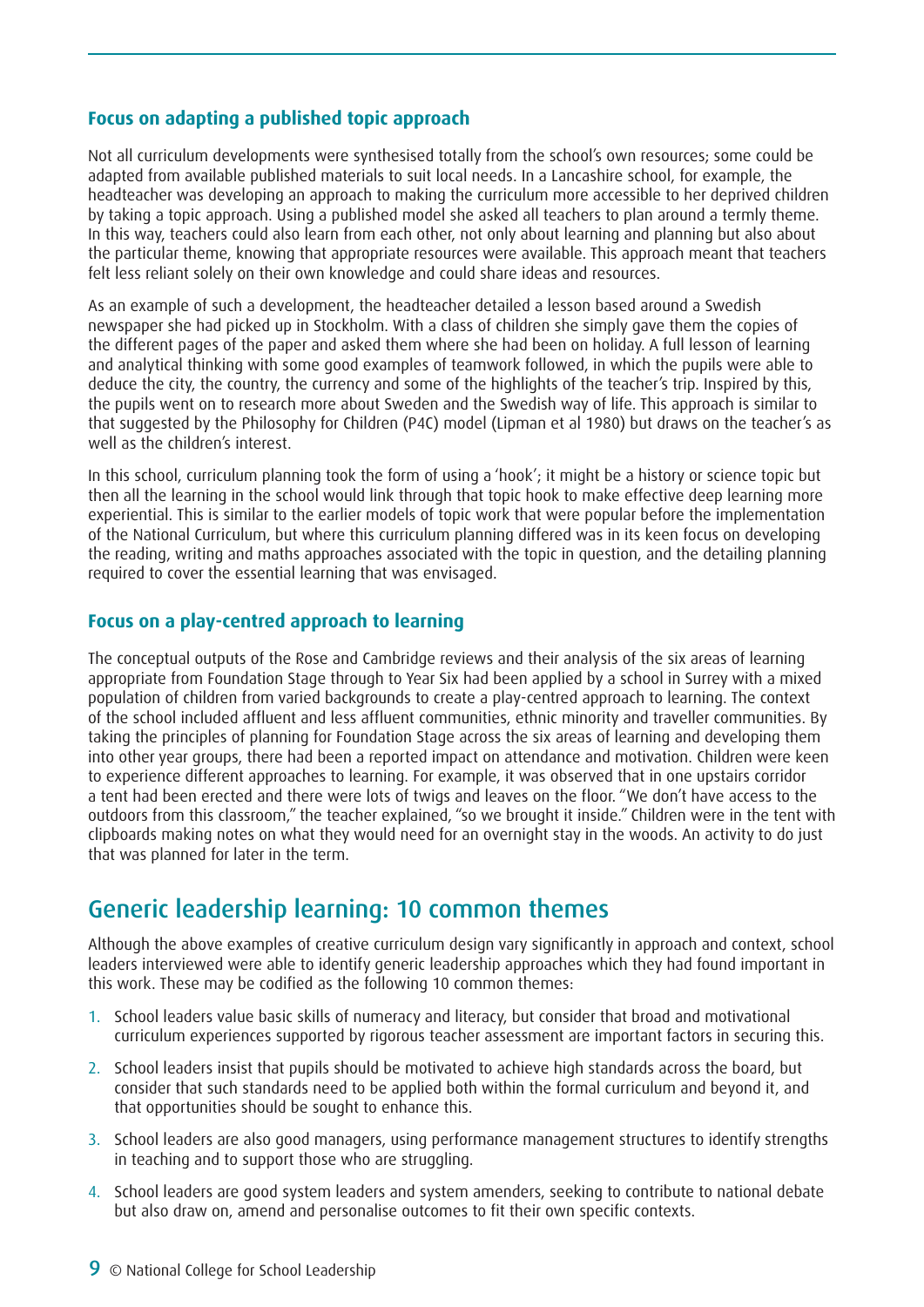- 5. School leaders recognise that good education is cognitively challenging, and seek to design dynamic and creative curricula which encourage pupils to think for themselves, work productively with others and develop skills of resilience and stamina.
- 6. School leaders promote an ethos of equality and respect, and value the voice of the child, enabling opportunities for adult-level dialogue with pupils.
- 7. School leaders facilitate unusual deep learning experiences for pupils, for example using outdoor pursuits, extra-curricular activities and opportunities for reflective journaling.
- 8. School leaders have a high concern to meet future needs, engaging in networks of support to inform the design of 'future-proof' curricula to enhance key understanding and transferable skills.
- 9. School leaders are concerned with the development of others, through appropriate distribution of leadership and the encouragement of collaborative continuing professional development (CPD).
- 10. School leaders are self-reflective and can identify generic leadership traits, involving personal self-awareness and assessment of collective needs.

These are now considered and amplified in turn below.

### **1. School leaders value basic skills of numeracy and literacy**

None of the school leaders interviewed in this study opposed the need for a core curriculum of numeracy and literacy, indeed, all embraced the challenge to strive continually for the highest standards for their pupils, and worked hard, prioritising raising attainment in the basic skills. Many of the schools visited were holders of the Basic Skills Quality Mark, which determines at regular intervals their commitment to high standards in the teaching and learning of numeracy and literacy with a strong emphasis on excellence in the use of information and communication technology.

However, there was less agreement on the methodologies to be employed in achieving high standards which were to be measured purely on the outcomes of Standard Assessment Tests (SATs) results. Some of the school leaders who advocated a broad and balanced, creative curriculum, argued that SATs scores did not necessarily reflect the true skills and abilities of pupils, and that it was possible to artificially inflate such scores by 'teaching to the test' or hot-housing in advance of the tests by teaching methods such as memorising word-banks of powerful phrases to include in their writing. Where teacher assessment was used to identify the abilities of individual children against agreed criteria accurately, the curriculum was much more able to tailor learning to create effective thinking and analysis, which gave pupils confidence to engage with wider challenges. Among those school leaders who held the stance that monitoring by SATs results would weed out teachers failing in competency, most agreed that SATs results would not solely in themselves do this.

While the school leaders in the sample all generally agreed that teacher assessment was more accurate than SATs for providing results for children, they also agreed that it was more difficult to administer and to monitor, and that the workload for schools was significantly more than the SATs testing model with its external marking. Headteachers did, however, welcome rigorous monitoring of teacher assessment, such as that of local authority moderation currently effective in Key Stage 1, but felt that the pressures of achieving externally imposed targets could prove difficult in an internal assessment model. School leaders agreed that giving children accurate and precise measures of their true attainment over a longer period of time, with each child's personal ownership of why and how a grade was awarded (assessment for learning), provided a much better picture of their individual ability.

There was widespread caution over suggesting that a broad and motivational curriculum in itself could automatically lead to higher literacy and numeracy test results, although all the headteachers were fully committed to raising standards of literacy and numeracy in their schools and felt that broader curriculum experiences were an important factor in achieving this.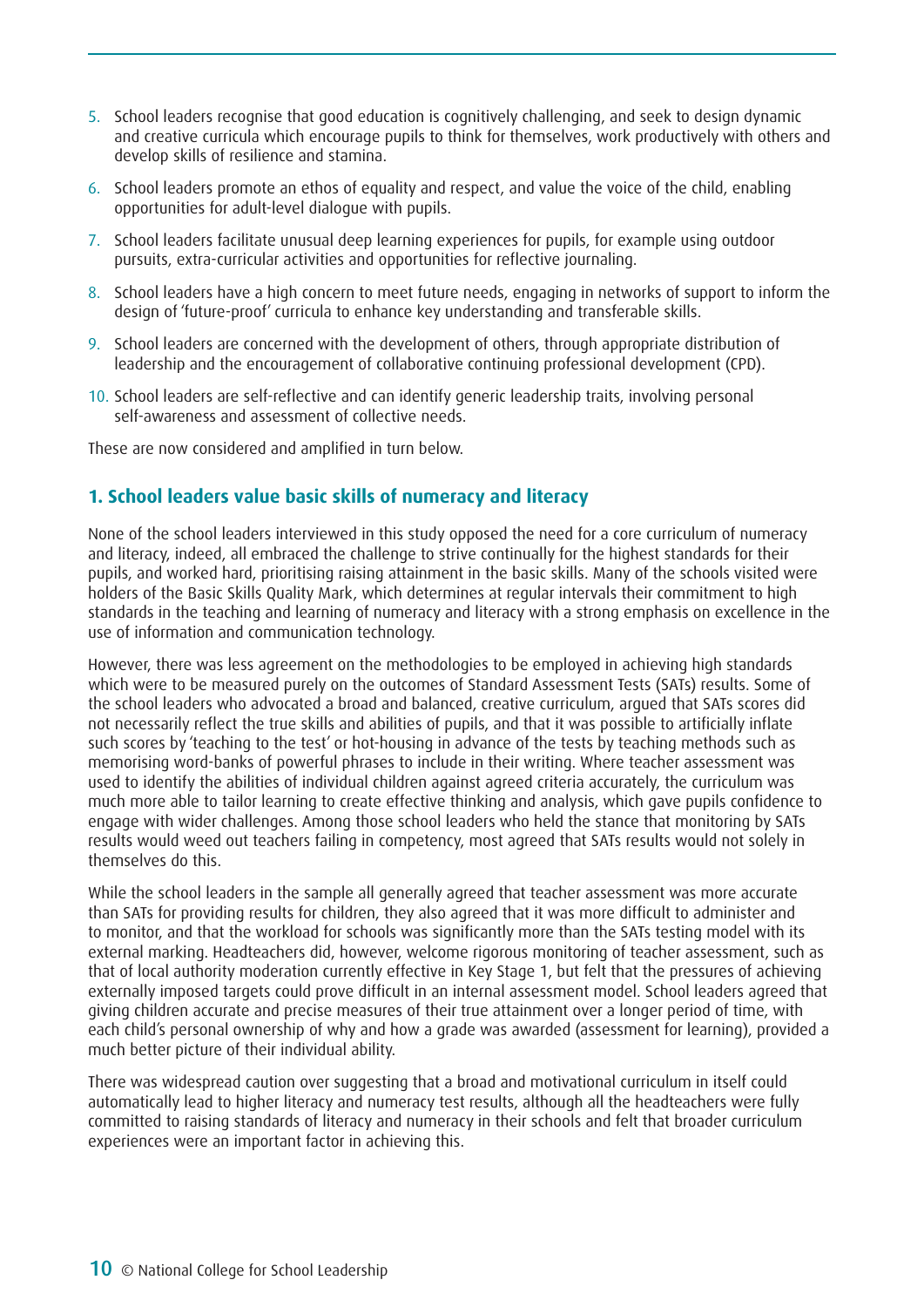### **2. School leaders insist that pupils should be motivated to achieve high standards across the board**

All the school leaders in the sample agreed that children need to be motivated by exciting and dynamic activities in order to achieve their full potential. All believed that for children to learn and improve in literacy and numeracy they needed a broader approach and different way of learning than simply 'work for work's sake'. Many were concerned to motivate pupils to excel through the provision of exciting learning wherever it could be found. For example, one school applied 'writing for purpose' opportunities to conduct a school-wide debate on playground development, which they found was far more motivational and effective in engaging pupils in scripting, editing, presenting and responding than generating a piece of writing for an assessment. It was also very effective in engaging the school's governors and senior management team in providing a budget and a strategy for meeting the hitherto unnoticed need. The local press reported the pupil council's proactive and dynamic leadership, and several of the children responded with letters to the editor praising their school and their peers.

One of the recurring themes from headteacher interviews was that high standards should not be limited to academic achievement. Headteachers talked about the Standards Agenda as being the attainment of each pupil in numeracy and literacy, but they also spoke of high standards being evidenced in the manner in which young people conducted themselves in everyday life. They expected high standards of behaviour, good personal grooming and tidy dress, respect for other pupils and adults, including visitors to the school, participation in worship and/or school assemblies, and a good attitude to all learning, whether art, music, drama or more conventional academic subjects.

## **3. School leaders are also good managers**

All the school leaders interviewed for this study stood out as being both dependable and dependent on other people, systems and structures. Headteachers who know their schools well have strong management systems to back up the day to day operation and personal effectiveness of all staff. Performance management structures tended to be seen by strong leaders as a means to set the highest standards for learners and were generally regarded as being rigorous in their usefulness to identify strengths in teaching and in supporting those who struggle. In some of the schools in this research performance management was provided in order to target weak teaching, but always with the aim to bring improvement, highlight training needs and provide structure to support school improvement at all levels. Where curriculum innovation was set out as a structured target, teachers previously struggling with behaviour management in the classroom often reported that behaviour improved with the new curriculum as children became inspired and motivated. Systemic reporting by senior leaders on such anecdotal evidence informed self-evaluation and external evaluation through inspection.

## **4. School leaders are good system leaders and system amenders**

Rather than simply responding to government directives and external pressures as they impact on their schools, many of the school leaders interviewed have sought ways to be involved in advisory dialogue with government and external organisations in order to seek to shape national policy. Although some feel this takes them away from their fundamental purpose in directing their own schools, others actively embrace the opportunity to influence and mould national developments in order to ensure that they are influenced by the professional viewpoint of leaders who will have to implement the changes on the ground. The current government has used internet consultation to engage with consultations on curriculum content and assessment and this was welcomed by headteachers interviewed, who had valued the opportunity to offer consensus responses through professional associations as well as individual opinions.

In their responses to system initiatives such as the Rose, Williams and Cambridge reviews, headteachers showed their ability to mould such national initiatives to suit their own school contexts. They felt that the reviews all make some excellent claims and strong statements about excellent provision for learners.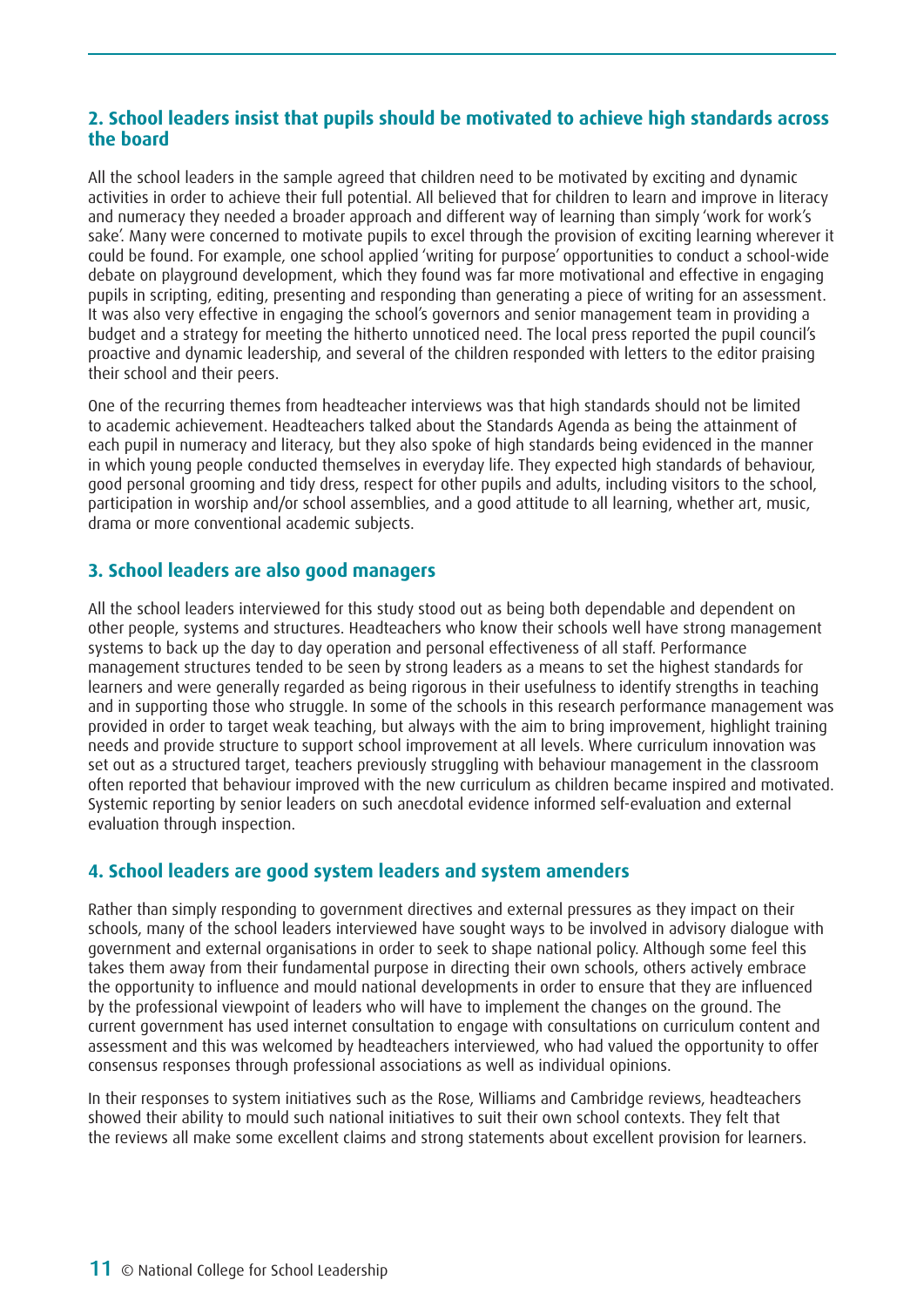However, they argued that the success of schools comes not from government reviews, reports or initiatives, but from school leaders, convinced by years of experience about what works for them and their communities, secure in their convictions, energetic in their leadership, undaunted by criticism and backed by the pupils and parents, who see generations of thinking, articulate and responsible learners enjoying the best possible education. Headteachers are also fully aware that nationally and internationally others can benefit from their expertise and they are willing to offer themselves as examples. When asked specifically about structuring a curriculum that followed government directives headteachers interviewed responded in a number of ways, from the dismissive ("I'll call it what they tell me, but we'll do it our way"), to one showing heavy involvement ("As a member of ACME [the Advisory Committee for Mathematics Education] I'm pushing to get this branch of maths into the curriculum earlier since we do it in our school in the infants"). Although differing in approaches to working with national initiatives, they still continue to enjoy autonomy and would be equally unwilling to relinquish it in the face of a national, excessively prescriptive curriculum.

Most headteachers in the study shared concerns about the quality of mathematics teaching across the profession generally, recognising that primary teachers were rarely specialist mathematicians; however, they all felt they had secured sufficient expertise in their schools to provide well for pupils of all ages. When asked specifically about the proposal of the Williams Review (2008) to provide a mathematics specialist in every school, the consensus was that the numeracy co-ordinator was already fulfilling that role, and in one school the headteacher's response was "That'll be me, then!"

Although headteachers were confident in their curriculum provision and certain of their position regarding statutory duties, they were all very interested in the reports, recommendations and possibilities for adaptation to their schools and teachers. None of the headteachers of these successful schools were static in their approach. If there was a common thread to their response to the national initiatives such as the Rose, Williams and Cambridge reviews, it was in a real hunger about how they could improve their curriculum and take the best findings to fit their own context, and make improvements that they could manage well and which would have demonstrable impact.

## **5. School leaders recognise that good education is cognitively challenging**

The focus on skills development has been central to the creative curriculum approach that has been emerging over the last few years. Far ahead of the Rose and Cambridge reports, school leaders felt they were already exploiting some of the best ideals of curricula such as the Baccalaureate and the Early Years' Foundation Stage. They argue that children being able, not just knowledgeable, is at the root of their definition of success. In order for children to be educated, they felt, it is desirable that they can not only remember and recall information, but also process and apply principles of thinking to the challenges they encounter. Whatever the content of the curriculum might be, that it is delivered in a way that fosters these approaches is key to its success and to a real learning experience. All the headteachers were committed to making the learning experience deep and lasting through pedagogical measures that would ensure children were skilled, not just retentive, by providing cognitive challenges to permit children to think for themselves, to sort and rationalise information, and to test and practise confidently their own ideas.

In order to engage children in cognitive thought, pupil motivation must be strong. School leaders who had developed a dynamic and creative curriculum felt that that they were best situated to provide this challenge as they argued that such a curriculum gave children the opportunity to think for themselves, to work together to achieve a wide range of goals and to develop the mental skills of resilience and stamina to achieve beyond their previous best.

### **6. School leaders promote an ethos of equality and respect, and value the voice of the child**

The 'children should be seen and not heard' mantra has given way to a concerted effort on the part of school leaders to engage with pupil voice. Provision of a creative curriculum that encourages pupil independence of thought through engagement in cognitive challenge carries with it an expectation that young people can have valuable opinions and are prepared to voice them. An example was observed in the staff room of a successful primary school where a Year Six girl sat patiently waiting for her headteacher, who was engaged in conversation with a visitor on the possibilities of his school taking on an academy status.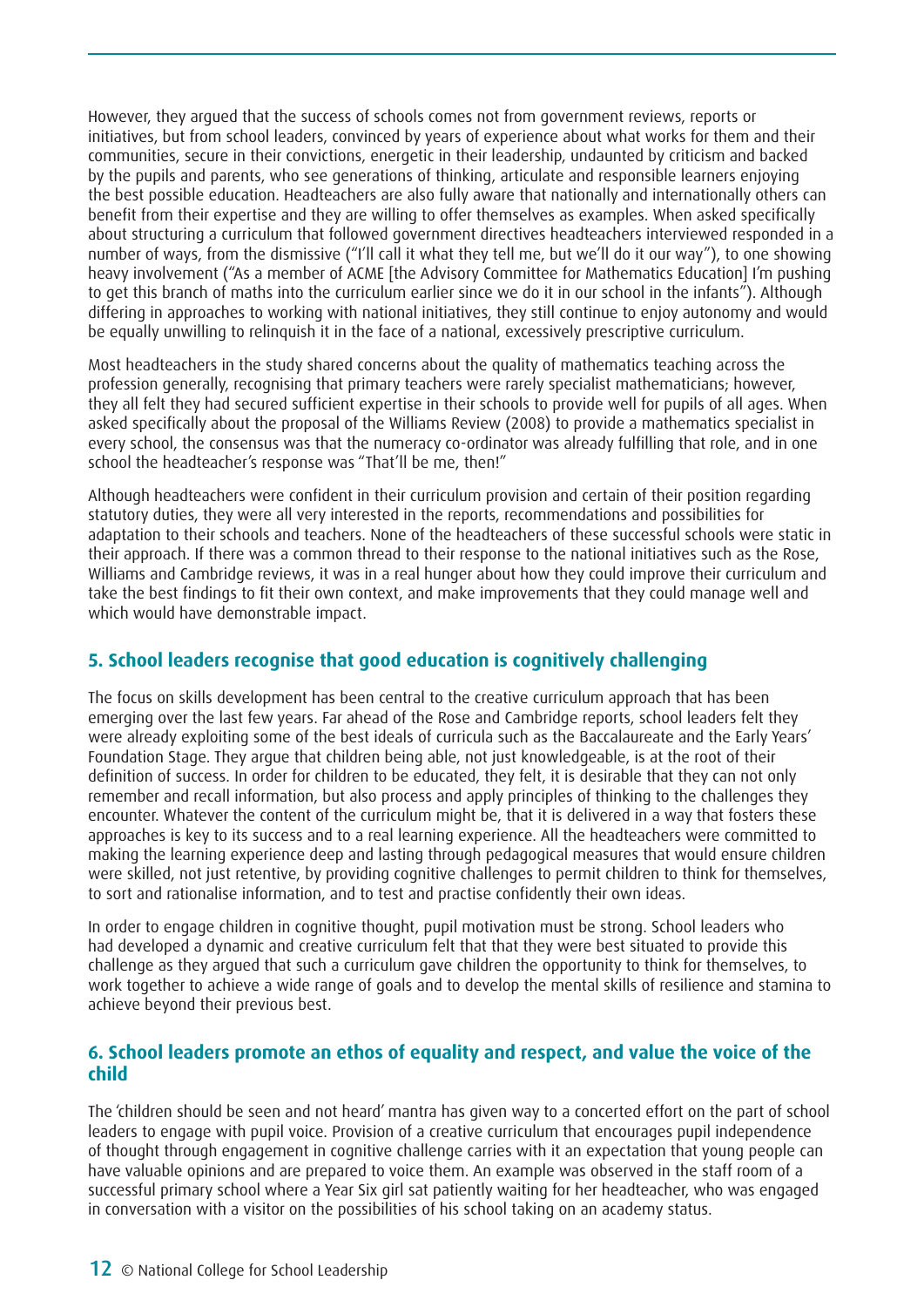After some time the youngster politely interjected a point about the impact of commercialism on the children in the classroom. The visitor looked startled as the headteacher responded with further questioning and brought some counter arguments; in reality drawing the child into the debate without patronising or overriding her opinions. As the conversation grew it became apparent that the child had engaged in debate with her own and other parents from the school, her classmates and members of the school council. Entirely of her own derivation, the girl had some serious concerns about branding, marketing and 'chain school image' not only for herself and her school, but which she could also apply to the wider sphere of more challenging communities.

A child sitting in a staff room may be a contentious concept for some schools, but this particular scenario demonstrates the culture of a school where children are not segregated from the adult world, not ignored in the presence of adult conversation and not patronised when attempting to contribute. This may be seen as a positive result of providing learning opportunities beyond the classroom and conventional curriculum. It is not the suggestion of this research study that the staff room door should be open to all, but that the possibilities of adult-level dialogue with pupils can be fostered in a school culture which accepts this possibility.

## **7. School leaders facilitate unusual deep learning experiences for pupils**

School leaders suggest that some of the best learning comes from experience outside the school classroom, and attempt to draw from this to enrich the learning experiences of their pupils. Consequently they seek to provide a wide range of extra-curricular experiences for their pupils; this often comes through an offsite visit programme or the opportunity for outside learning experiences. For example, in rural Cumbria, a school with a very small intake of pupils was enjoying outdoor playtime. The children (of mixed primary ages) had gone up a hill in the grounds and built a den out of old PE mats and other resources, which had been stored ready for dumping. The headteacher was on duty and was directing the rubbish collection, giving the children permission to use or not use the collected rubbish. At no time did he suggest what they could do with it; he saw his job as just janitorial! By the end of the day, the whole school had abandoned the last lesson and the pupils were out enjoying the den they had built. Pupils in one class had video cameras and were filming the occasion while a girl with a clipboard was writing a newspaper report. Three boys inside had a torch and were rigging up lighting while a teaching assistant decided she would join some little ones inside with a big book for story time.

Experience of reflective journaling also provides a deep learning experience for pupils even of primary age, as it permits the articulation of learning gains. In one school in the study, a Creative Partnerships inquiry project encouraged children at the end of each workshop session to record in their own way their reflections of their learning and to cite evidence of what 'went well' and what would have been 'even better' from every aspect of the project. The teachers in the project considered the children's reflections as being of the utmost importance to the success of the project since one of the main outcomes was their ability to recap and recall details of the sessions much better than they usually did in other lessons. The children reported that they particularly enjoyed the reflective sessions as they had learnt all sorts of personal ways to reflect and evaluate their experiences, from journaling to drawing and including mind maps, computer blogging and collecting magazine clippings. Two boys of massively differing academic ability worked in partnership 'interviewing one another' and were able to re-enact their interviews to create a video afterwards. The reflective logs were never meant to be marked, yet became some of the most treasured and talented samples of work those children owned.

## **8. School leaders have a high concern to meet future needs**

School leaders are concerned to ensure that their schools are not isolated institutions but continually work in partnerships and collaboratives, sometimes formally, frequently informally, using many vehicles from personal friendships to networks and national bodies to remain 'connected' within the expanding world of educational development. City Challenge families, local clusters, Faith School conventions and so on all provide opportunities to network. By such means, school leaders can find support for their ideals, expression for their creativity, and hence the freedom to take the risk of innovation. They are able to see at first hand what works for others and what doesn't and in turn can help, guide and support others, while gleaning the best of good practice and spotting pitfalls on the way. They know, too, where to turn for help and where to get an unbiased second opinion.

#### 13 © National College for School Leadership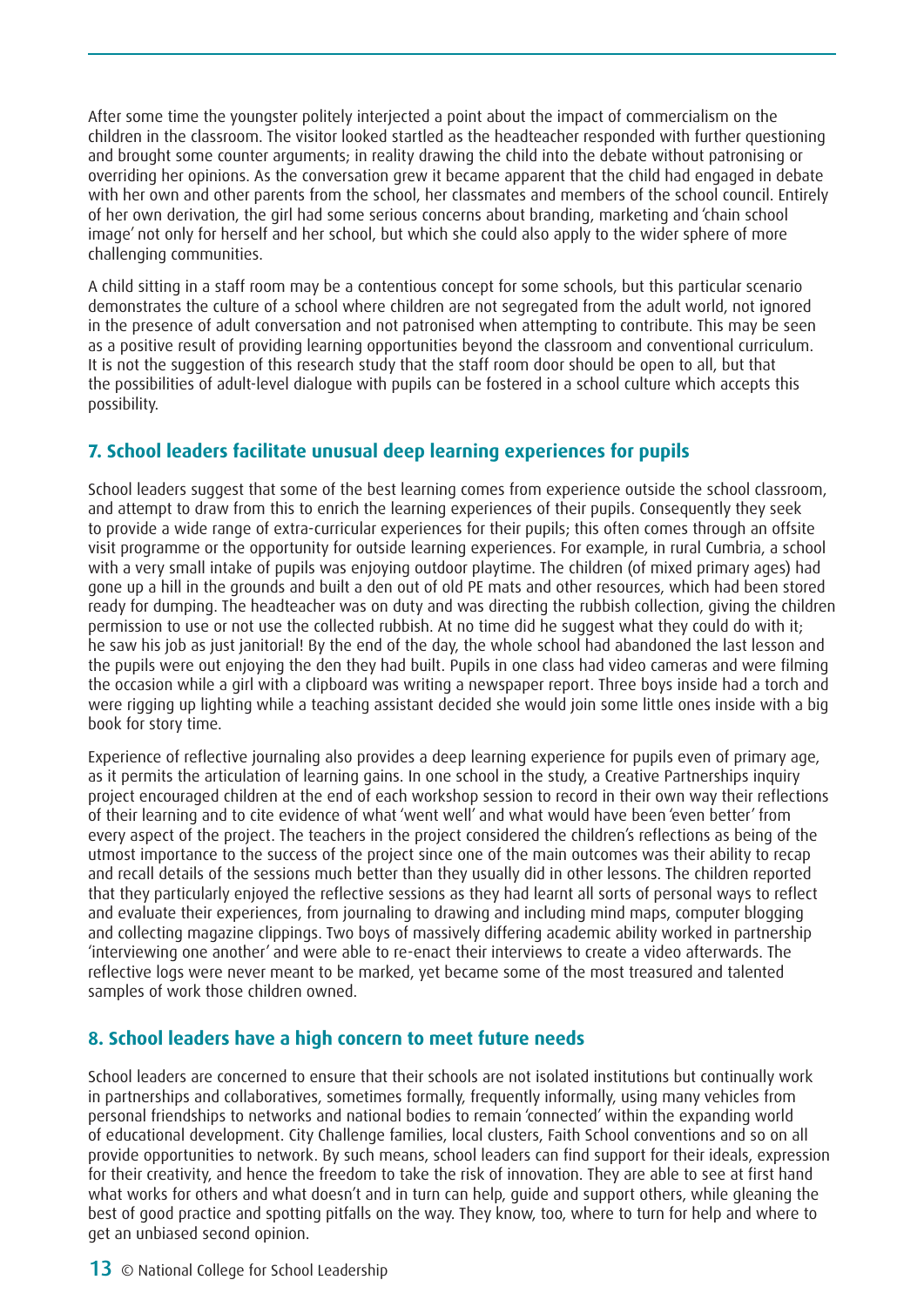They see themselves, in essence, as being within a family of school leaders where they can grow and learn themselves, without putting their schools and themselves at unnecessary risk.

They are then able to build on these networking opportunities to design appropriate and effective 'future proof' curricula containing key understanding and transferable skills, along with engendering appropriate attitudes to dealing with unknown and emerging situations.

### **9. School leaders are concerned with the development of others**

When asked who gave them the most support in their role and the facilitation of their vision for change, school leaders all responded with positive statements about someone in their leadership team, most often the deputy headteacher. These senior leaders are often engaged in a teaching commitment as well as a senior leadership role and therefore are the first and commonly the operational lead in introducing curriculum changes and new ways of working. They are therefore well placed to advise the headteacher on workload and impact. However, distributing such leadership carries with it a concomitant obligation to ensure that it is properly supported and developed.

In distributing leadership, headteachers recognised that ownership of change is essential if that change is to be sustained and effective, and therefore they share the responsibility with emerging and established organisational leaders. Headteachers in this position are prepared to take risks and allow others to learn by trial and error to gain a greater understanding of their role as leaders of learning. Devising curriculum change is one of the most common leadership tasks that headteachers share through distributed leadership, since it is classroom based and utilises existing teacher strengths and expertise of teachers in a way that other school leadership requirements such as those relating to finance, buildings and staffing do not. Although some school leaders said that sharing responsibility for initiating and promoting curriculum development was not easy, all agreed that, when successful, emerging teacher-leaders are often the best influences on their peers and can enjoy very visible success with children and parents.

Successful distributed leadership requires an appropriate input of continuing professional development (CPD) and school leaders in this study recognised that such CPD should operate on at least two levels: development in the interests of the organisation, and for the betterment of the individual. School leaders drew on a wide range of CPD opportunities ranging from in-house coaching and mentoring relationships to nationally accredited qualifications to secure these twin developments. In addition, support from larger schools could help smaller schools by sharing ideas, cameos of working methods and practice and resources, including subject specialist staff. Equally, facilitation of collaborative planning time through simultaneous release time for planning, preparation and assessment can yield results in securing effective professional development.

## **10. School leaders are self-reflective and can identify generic leadership traits**

All school leaders interviewed for this study could describe qualities which they felt gave them the ability to influence their staff and school community effectively in order to secure change and achieve successful curriculum development. When asked to describe how they approached teachers with the need for change and how they ensured implementation of agreed practices, they used many of the descriptive phrases below to describe how they and their senior leaders facilitated and empowered that change:

- commitment to high standards
- engagement with pupils and teachers
- approachability and at least some of the time having an open door policy
- patience
- willingness to take risks and willingness to fail
- resilience
- empathy and the ability to manage their own emotions effectively
- communication: dialogue and repetition offered willingly and clearly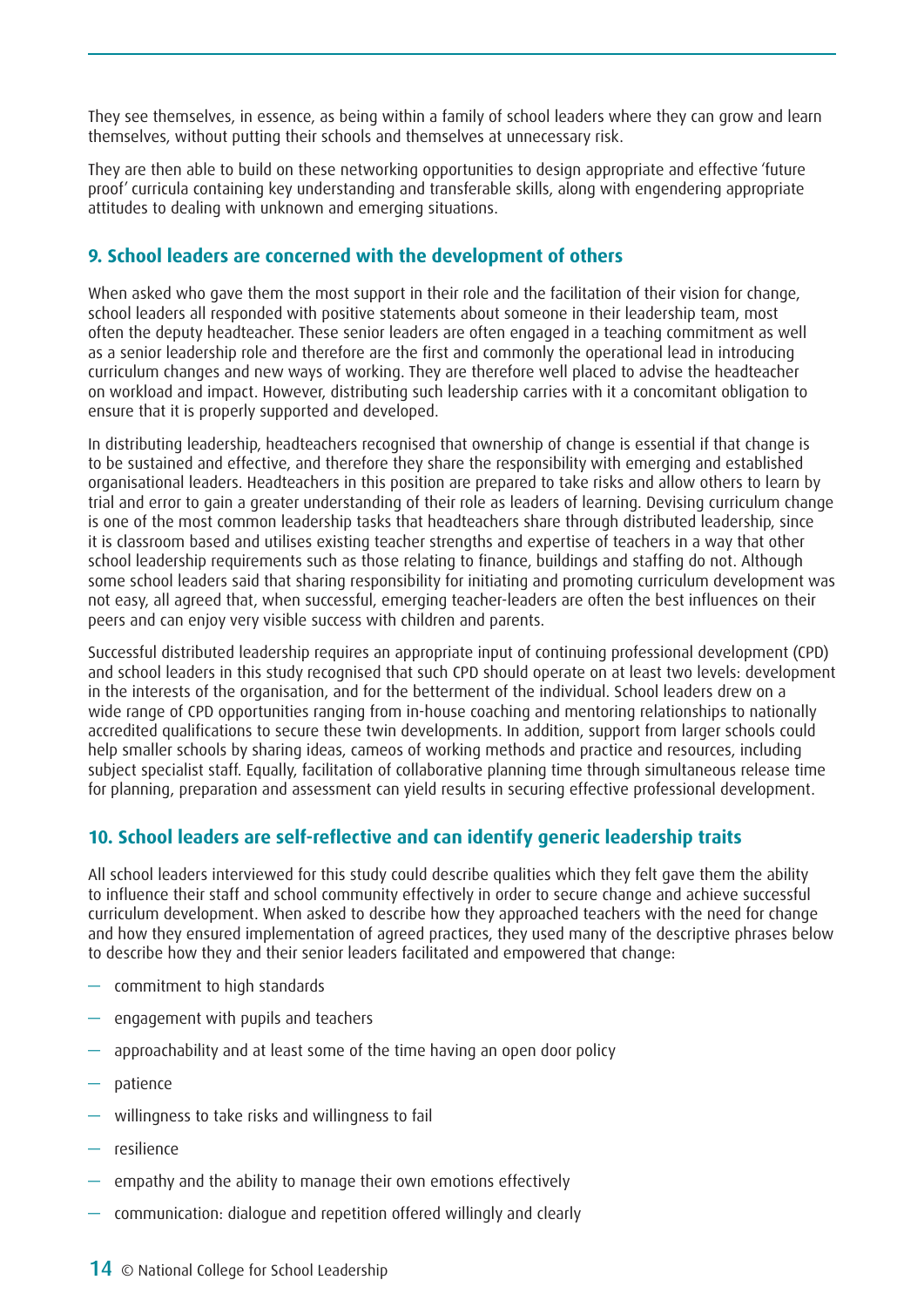- insistence and persistence
- structure, organisation, systems and simplicity; the ability to be methodical
- a commitment to putting the children first
- listening and responding to concern
- self-reflection; a knowledge of self and accurate self-evaluation of the school
- a 'coaching' approach to understanding self and enabling the development of others
- situational intelligence
- emotional and social intelligence
- open-mindedness; able to learn from others
- flexible, able to adapt, change and stop
- optimism and a real sense of enjoyment of work
- analytical and strategic in response to analysis
- able to justify ideals, plans and actions
- a sense of purpose; ability to inspire the same in others
- positive about working relationships
- a clear set of personal values, unwavering
- integrity
- authenticity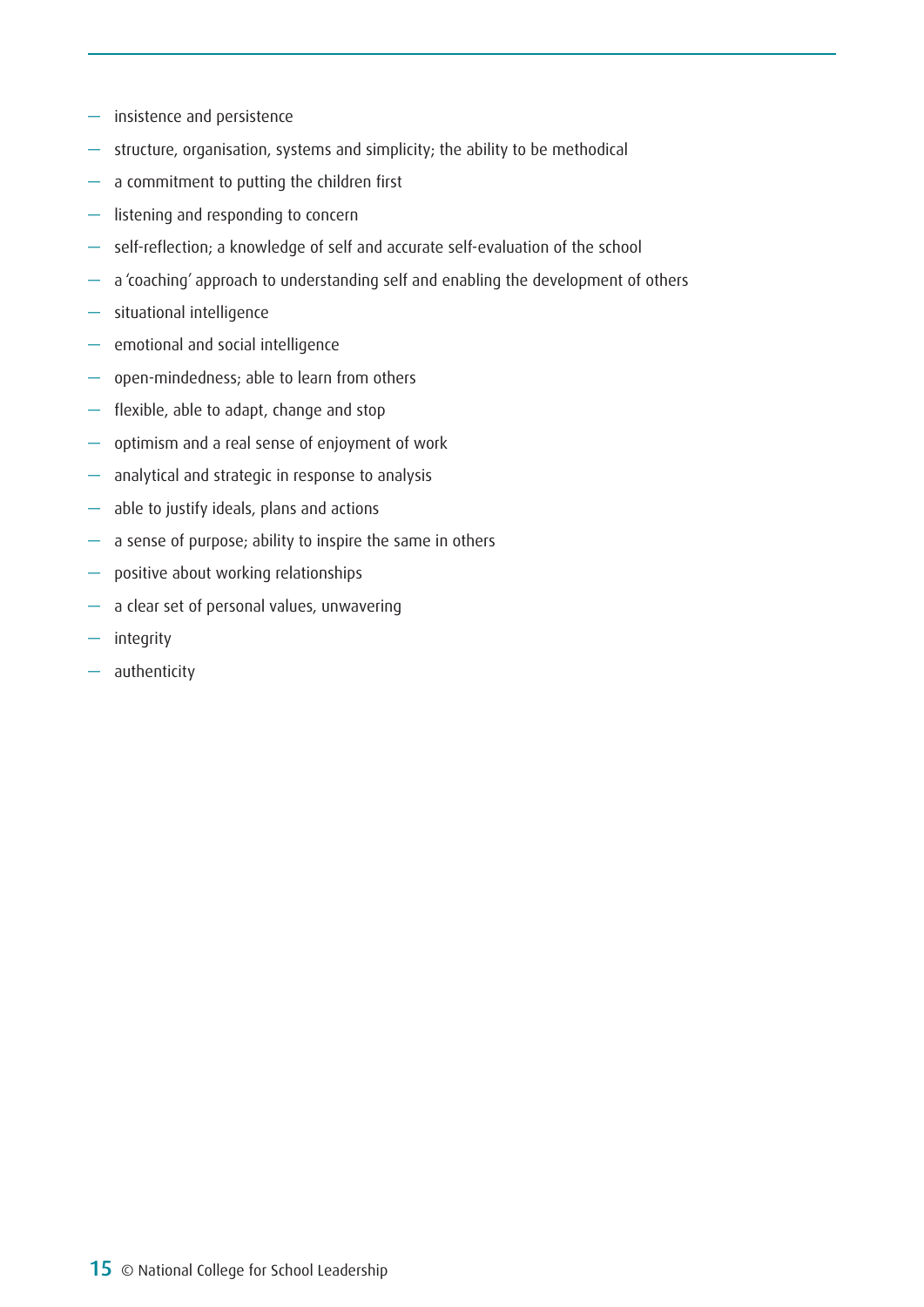## <span id="page-15-0"></span>Conclusion

The above findings and the cameos of creative curriculum design previously described support a four-fold model of curriculum development involving researching, ethos-building, trialling and implementing, as identified by Brundrett and Duncan (2010). The schools studied had engaged in researching a detailed knowledge of their context and explored and drew on expertise from within and beyond the school. They were concerned to develop an ethos for evolutionary change that encouraged experimentation within a supportive environment. They had built in opportunities to trial and review small-scale curriculum innovations and to share the resultant good practice. Implementation was secured against clear timelines and accountability structures. Above all there was the establishment of

### "a culture of adult learning (which) runs alongside developments in the pupil curriculum so that the skills of leaders at all levels are increased"

#### (Brundrett and Duncan, 2010, 7).

Consequently, all the schools in the current research sample were found to have not only leaders considered to be 'inspirational' but also many creative and dynamic practitioners. Such successful schools therefore were not just in the hands of one superhero headteacher, but they bore the hallmark of excellence throughout, for that same enthusiasm was to be found in the classroom assistants, teachers, administrators, cooks and cleaners. Equally, the work of curriculum design was not the responsibility of the headteacher alone. The teachers and school leaders worked together to create a curriculum that motivated not only the pupils but also themselves, and in many of the schools surveyed, an enthusiastic and committed group of volunteers including community groups, parents and grandparents and others contributed to it.

If there is one characteristic that could mark out a successful school in its provision of a creative curriculum, it was the feature that the leadership group knows itself and its community, especially the pupils, and every day matches the learning, specifically and accurately, to that need. It was the ability to treat every day as something new and every child as an individual that it was felt makes the best schools shine through their commitment to rich learning experiences.

School leaders wanted to see exciting and motivational activities available for their pupils. Whether using another's ideas, adapting published suggestions, devising an entirely new timetable or enlisting volunteers, they contextualised approaches to fit their communities' needs and to impact on learners' future lives. In doing so school leaders understood that it is not only curriculum content that matters but approaches, motivation and attitude generated though appropriate pedagogy.

For these school leaders, the statutory framework simply set an entitlement to basic provision; the real learning was to be found through layers and layers of professional creativity, to create a curriculum that is totally personalised to the contexts of individual schools, dynamic not static, and responsive not to politics but to their communities' needs.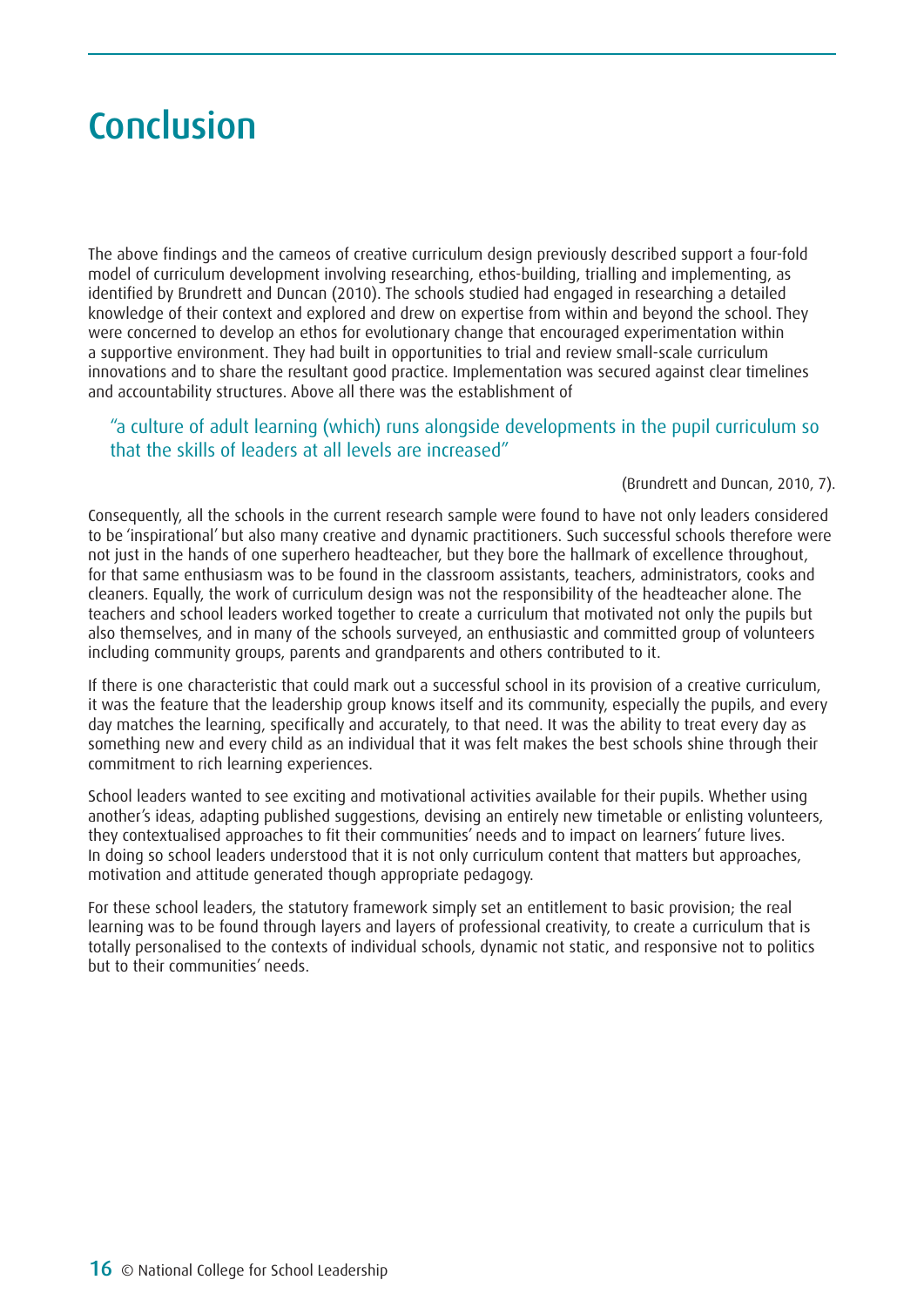## <span id="page-16-0"></span>Acknowledgements

Thanks are due to all those school leaders who so generously gave of their time to be interviewed and allowed their schools to be observed for this research study. They have preferred to remain anonymous.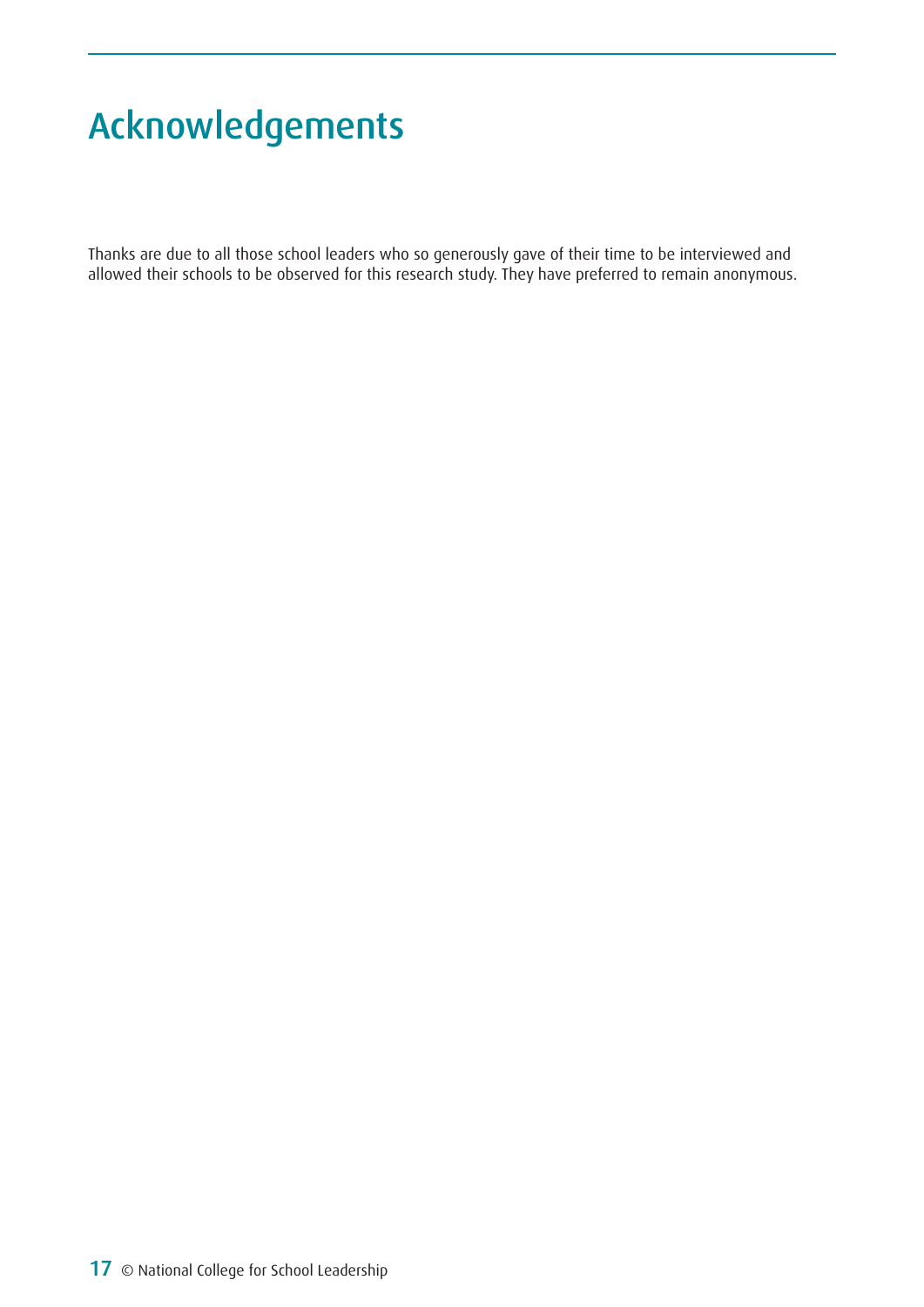## <span id="page-17-0"></span>References

Advisory Committee for Mathematics Education (ACME), www.acme-uk.org

Alexander, R, 2008 [2010], *Children, Their World, Their Education* [The Cambridge Primary Review], London, Routledge

Bennett, N, Wise, C, Woods, P & Harvey, J, 2003, *Distributed Leadership*, Nottingham, NCSL

Bishton, H, 2007, Children's Voice, Children's Rights - What Special Needs Children Have To Say About Their Various Inclusive Classrooms, research associate report, Nottingham, NCSL

Blatchford, P & Plewis, I, 1990, Pro-school reading-related skills and later reading achievement, British Educational Research Journal, 16(4), 425–28.

Brown, M, Millett, A, Baker, T & Johnson, D C, 2000, Turning our attention from the what to the how: the National Numeracy Strategy, British Educational Research Journal, 26(4), 455–71.

Brundrett, M & Duncan, D, 2010, Leading Curriculum Innovation in Primary Schools, Nottingham, National College

DfE, 2011, Consultations on Primary Curriculum and Assessment, www.education.gov.uk/consultations/

Farnworth, F E, 1994, How do people perceive the role of the deputy headteacher in the primary school?: a study into the role of the deputy headteacher to include an analysis of the change in the role and how the role is perceived by different elements within the school, *unpublished MEd thesis*, Manchester Metropolitan University, Didsbury School of Education

Goleman, D, 1995, Emotional Intelligence, London, Bantam

Goleman, D, 2006, Social Intelligence: The New Science of Social Relationships, London, Bantam

Harris, A & Chrispeels, J (eds), 2008, International Perspectives on School Improvement, 2nd edn, London, Routledge Falmer

Levin, B, MacBeath, J & Wong, K C, 2006, Context as Opportunity: How Do Leaders View the Context Around Them?, Nottingham, NCSL

Lipman, M, Sharp, A M & Oscanyan, F S, 1980, *Philosophy in the Classroom*, Philadelphia, Temple University Press

Mortimore, P, Sammons, P, Stoll, L, Lewis, D & Ecob, R, 1988, School Matters: The Junior Years, Wells, Open Books

National Centre for Excellence in the Teaching of Mathematics (NCETM), www.ncetm.org.uk

Rose, J, 2006, Independent Review of the Teaching of Early Reading, London, DCSF

Rose, J, 2009, Independent Review of the Primary Curriculum, London, DfE

Spillane, J & Harris, A, 2008, Distributed School Leadership: Developing Tomorrow's Leaders: Leading School Transformation, London, Specialist Schools and Academies Trust

Strand, S, 1999, Ethnic group, sex and economic disadvantage: associations with pupils' educational progress from baseline to the end of Key Stage 1, British Educational Research Journal, 25(2), 179–202

Williams, P, 2008, Independent Review of Mathematics Teaching in Early Years Settings and Primary Schools, London, DCSFT